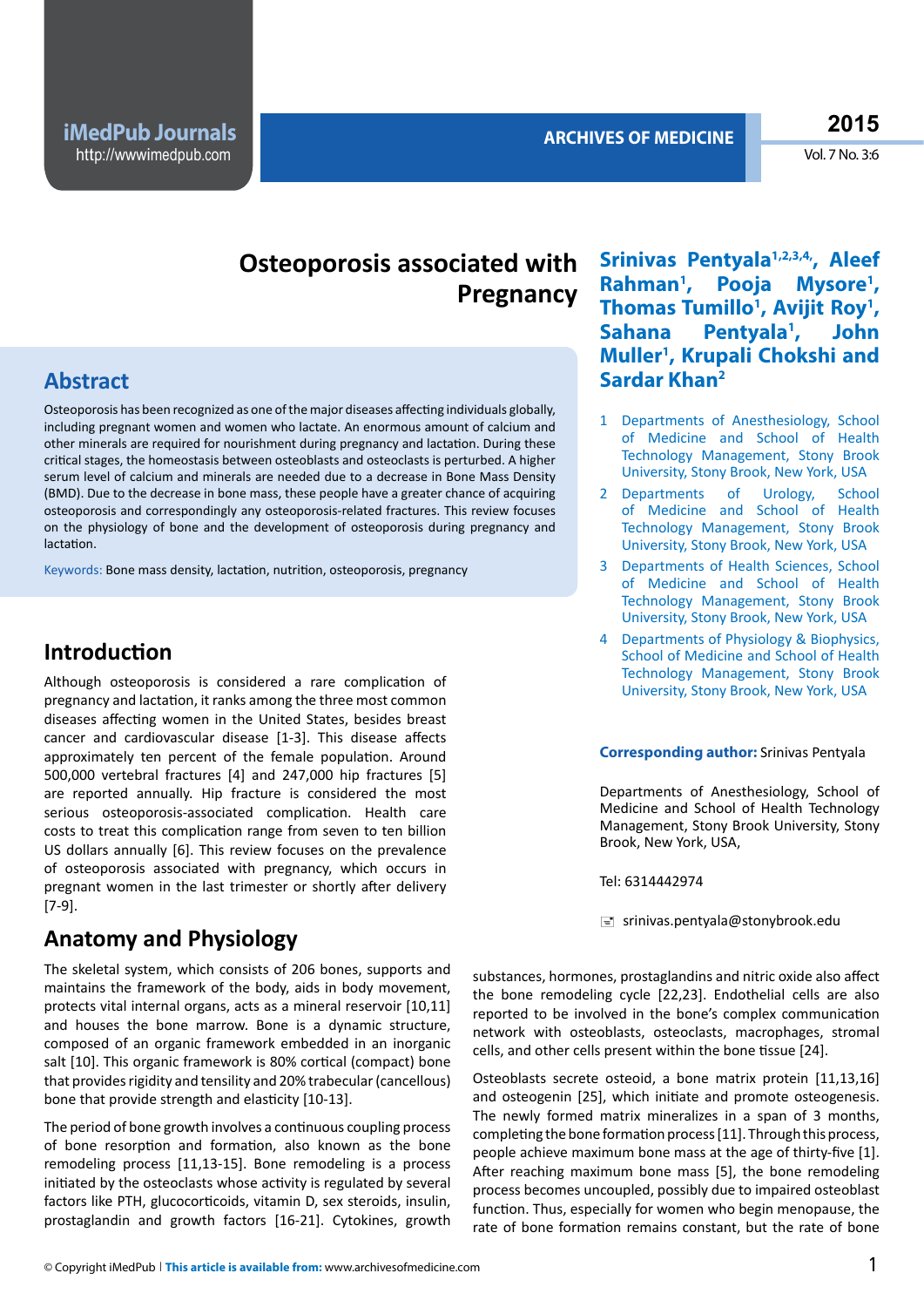resorption increases due to the bone's increasing sensitivity to PTH [1]. This uncoupling process results in a net loss of bone mass density (BMD), which may lead to osteoporosis [4,15,23,24]. This pattern of bone loss is not uniform throughout the skeleton [4,25- 29], but most commonly occurs at the vertebrae, proximal femur, and distal radius, which are highly trabecular in nature [4,27,29].

## **Pathogenesis**

There are three types of diseases associated with bone. (A) Osteopenia is decrease in bone calcification or bone density. (B) Osteomalacia is a disease of adults that is characterized by softening of the bones. (C) Osteoporosis is a metabolic bone disease that reduces BMD, without any reorganization in its chemical composition, resulting in a high potentiality of bone fracture [1,30].

The two types of age-related osteoporosis are the postmenopausal (type I) and the senile (type II) osteoporosis [1,4,31,32]. Type I affects people within the ages of 51 to 75 years during the period of menopause. It is recognized as accelerated trabecular bone loss due to an insufficient level of estrogen present in the body. This increases the bone resorption rate leading to fractures of the vertebrae, distal radius and hip. Type II affects elderly people exceeding the age of 70 years with fractures of the hip and vertebrae [1,4,25,26,33]. Type II is characterized by nonaccelerated trabecular and cortical bone loss related to an insufficient level of vitamin D [1,4]. Estrogen deficiency is the most dominant factor in the pathogenesis of this disorder [34].

Osteoporosis induced softening of the bones usually occurs at the femoral necks, lumbar spine and other sites during the second or third trimester of pregnancy. The loss of BMD increases the possibility of bone fractures, which may seriously injure either the mother or child. Physiological adaptation to pregnancy under the control of complex hormonal regulating mechanisms prevents excessive resorption of calcium by the women's skeleton [35-37]. Thus the increase in maternal blood calcium in turn meets the demands of fetal requirement for calcium. Calcium deficiency may not be the only cause of transient osteoporosis. Several authors reported temporary failure of calcitrophic hormones and decreased activities of osteoblasts as other causes. Calcitrophic hormones and osteoblasts help the maternal skeleton adapt to the stress of childbirth [38,39]. Calcium homeostasis is affected by tocolytic therapy with magnesium sulfate [40,41]. Bone mass density declined in patients that were exposed to magnesium sulfate during the first to eleventh week postpartum [42]. Mothers with preeclampsia have reported paradoxical bone mineralization in twin-to-twin transfusion syndrome. Bone mineral content is reported to be higher in the osteopenic and polcythemic child than in the anemic and osteoporotic child [43]. However, by three months of age, the mineral homeostasis and biochemical levels return to normal [44].

PTH-related peptide (PTHrP) was recently identified as one possible factor that may contribute to the pathogenesis of pregnancy-associated osteoporosis [45]. PTHrP is produced during lactation [46] and is present in high concentrations in milk [47]. PTHrP concentrations are elevated during pregnancy, presumably contributing to a state of maternal

hyperparathyroidism **(Table 1)**.

Osteoporosis could also occur with high doses of methotiexate and oral coagulants [48-50], through chronic estrogen deficiency associated with hypogonadotrophic hypgonadism, and through magnesium deficiency, which can be caused by chronic alcoholism [51,52]. Osteoporosis is associated with patients requiring large dosages of heparin [53,54]. Women, who have a history of thromboembolism, receive prophylactic antithrombotic therapy with heparin during pregnancy [55,56]. Heparin reduces BMD, causing osteoporosis or osteopenia [57,58,54-60). Though it has been reported that, use of low-molecular-weight heparin instead of regular heparin, may avoid maternal osteoporosis [59]; further investigation is needed in this area. Ringe and Keller reported that the use of ossein-hydroxyapatite-compound (OHC), in conjunction with heparin, causes no significant change in bone mass [60].

#### **Etiology**

Hormonal, mechanical, and dietary factors are crucial to the maintenance of the skeleton, regulation of the bone remodeling process, and skeletal growth [26, 61,62]. Other supplementary factors involved in the development of osteoporosis are classified into demographic and genetic, reproductive status and history, dietary, environmental, behavioral, disease states, and drug therapeutic categories. The degree of osteoporosis varies in ethnic backgrounds due to differences in maximum bone mass, physical characteristics, and family history. West Indians and blacks have a lower frequency of osteoporosis than white Americans, northwestern Europeans and Asians [16] Insufficient sunlight exposure and anorexia nervosa, which could be causes of vitamin D deficiency and malnutrition, may lead to osteoporosis [63,64]. Geographic area may also play an important role in the occurrence of this syndrome [6, 65].

Various lifestyles can also lead to osteoporosis. Sustained immobilization or a sedentary life-style may cause osteoporosis, by decreasing the activity of the osteoblasts resulting in an uncoupled bone remodeling process [6,10,26,66-68]. Environmental conditions like space flight may also affect the growth of the skeleton [69]. Astronauts experience loss of BMD in bones that carry weight and pressure under normal gravity [70]. Bone loss occurs in bones that carry weight under life-styles involving cigarette smoking, excessive alcohol consumption, and coffee drinking which inhibits the activity of the osteoblasts [5,25,26,68,71-73]. The development of osteoporosis may

| (1) | Increase bone resorption of the maternal skeleton     |  |  |
|-----|-------------------------------------------------------|--|--|
| (2) | Regulating cellular proliferation and differentiation |  |  |
| (3) | Development of the fetal cartilage and bone skeleton  |  |  |
| (4) | Relaxing the vascular and nonvascular smooth muscle   |  |  |
| (5) | Maintenance of reproduction system                    |  |  |
| (5) | Maternal-fetal calcium transfer                       |  |  |
| (6) | Parturition                                           |  |  |
| (7) | Embryogenesis                                         |  |  |
| (8) | Milk production                                       |  |  |

**Table 1** Functions of parathyroid hormone-related peptide.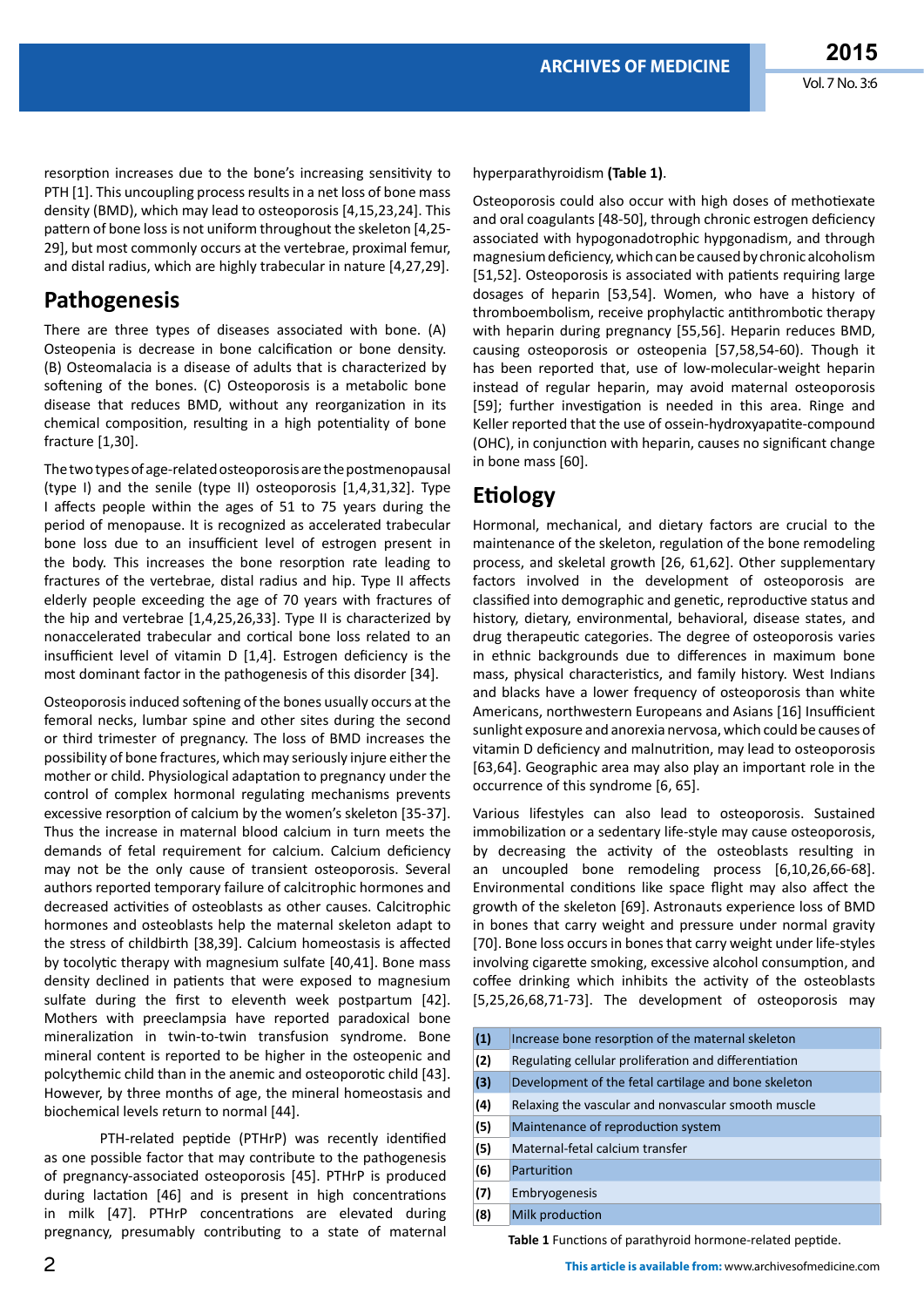also be related to various medical conditions [74-78], diseases and pharmacological agents [4-6,79-85]. Breuil et.al., reported the first case of insufficient fracture of the sacrum revealing a pregnancy-associated osteoporosis. Medical conditions like hyperthyroidism, hyperparathyroidism, paralysis, chronic obstructive lung disease, intestinal malabsorption, renal dysfunction, malignancy, diabetes mellitus, pregnancy, and rheumatoid arthritis may cause osteoporosis. Pharmacological agents like corticosteroids, thyroid hormone, anticonvulsant, antacids containing aluminum, heparin, cancer chemotherapy, tetracycline, isoniazid and immunosuppressive agents, may lead to the development of osteoporosis **(Figure 1).**

Female Athletes in particular, have a tendency to develop osteoporosis, since they are under a lot of pressure to maintain a low percentage of body fat to achieve peak performance. Female athlete triad, which consists of disordered eating, amenorrhea, and osteoporosis becomes a common clinical entity amongst female athletes [86-91]. In addition, female athletes have decreased levels of sex hormones, together with other hormonal imbalances, such as sex steroid metabolism and menstrual irregularities, which lead to physiologic changes that result in bone loss [92-95].

### **Symptoms**

Transient osteoporosis, also known as idiopathic osteoporosis, primarily affects the femoral neck of the hip and sometimes the lumbar spine and ribs [63,96,97]. Patients usually complain of a sudden onset of sharp pain following fracture or chronic backache [26]. Pain is generally felt in the periarticular, groin, buttock, upper anterior thigh, or hip pain during pregnancy [97-103]. However, pain in the hips can be mistaken for lower abdominal soreness [104,105]. Gunnar and Lindholm [100] stated four features that would represent a case of transient osteoporosis: "(a) Progressive hip pain that accentuates by weight bearing and develops shortly before or in the last trimester of pregnancy, (b) roentgenograms showing reduction of radiodensity of the femoral head and at times of the femoral neck and acetabulum, (c) excellent prognosis, thus pain subsides and the roentgenographic appearance returns

**Figure 1** Factors that cause Osteoporosis.

to normal within several months after delivery and (d) negative laboratory findings."

# **Diagnosis**

Diagnosing osteoporosis during pregnancy is a challenging problem to the clinician as many of the available diagnostic procedures are recommended not to be performed on pregnant women. Osteoporosis patients are often recognized accidentally on X-rays taken for other purposes, such as fractures. On X-rays, radiolucency may indicate osteoporosis [13,27] of the appendicular skeleton, showing cortical thinning and the loss of trabecular bone, especially in the femoral neck. About thirty percent of the bone mineral content must be lost in order for it to appear on standard x-rays [13,104-106]. Vertebral fractures can be detected through x-rays, but radiographs are not an accurate method of detecting this syndrome **Table 2.**

Osteoporosis may be determined by examining one's BMD [6,107] by invasive or noninvasive procedures; invasive procedures include a bone biopsy taken from the iliac crest [6,70], which is the most accurate technique to identify osteoporosis [6]. A histomorphometry determines the degree of bone mineralization, the quantity and structure of the trabecular bone, the number of active bone cells, and the rates of bone formation and resorption. Noninvasive techniques include plain radiographs [6,13,70,77,106], radiogrammetry [6,106], single photon absorptiometry [70,106], dual photon absorptiometry [6,77,106], computed tomography [6,77,108-111], quantitative digital radiography [112], nuclear scanning of total body calcium and retention of Tc-labeled pyrophosphate. Without causing discomfort, these techniques provide accurate measurements of BMD. Reid et al. reported that total body fat is the best indicator of BMD in the skeleton [113].

Bone densitometry is the safest and easiest way of diagnosing existing osteoporosis [114]. Techniques used to diagnose low BMD are [1] the Quantitative Computed Tomography (QCT) of the spine, which images the vertebrae using low-dosage radiation and measures the mineral content [4] and the X-ray Absorptiometry (DXA) which images the spine and hip [115].

| <b>Type of trace elements</b> | <b>Functions of trace elements</b>                                                 |
|-------------------------------|------------------------------------------------------------------------------------|
| Aluminum                      | Inhibits osteoblasts causing hindering bone<br>formation                           |
| Copper                        | Suppresses the functions of osteoclasts and<br>osteoblasts, lowering bone turnover |
| Flouride                      | Increases bone mass by storing in new sites of<br>bone formation                   |
| Gallium                       | Suppresses bone turnover in humoral<br>hypercalcemia of malignancy                 |
| <b>lodine</b>                 | Increases bone turnover when forming<br>thyroxine and triiodothyronine             |
| Magnesium                     | Stimulates osteoclastic cells to enhance bone<br>turnover                          |
| Zinc                          | Influences bone turnover by secretion of<br>calcitonin from the thyroid gland      |

**Table 2** Trace elements involved in skeletal growth and development .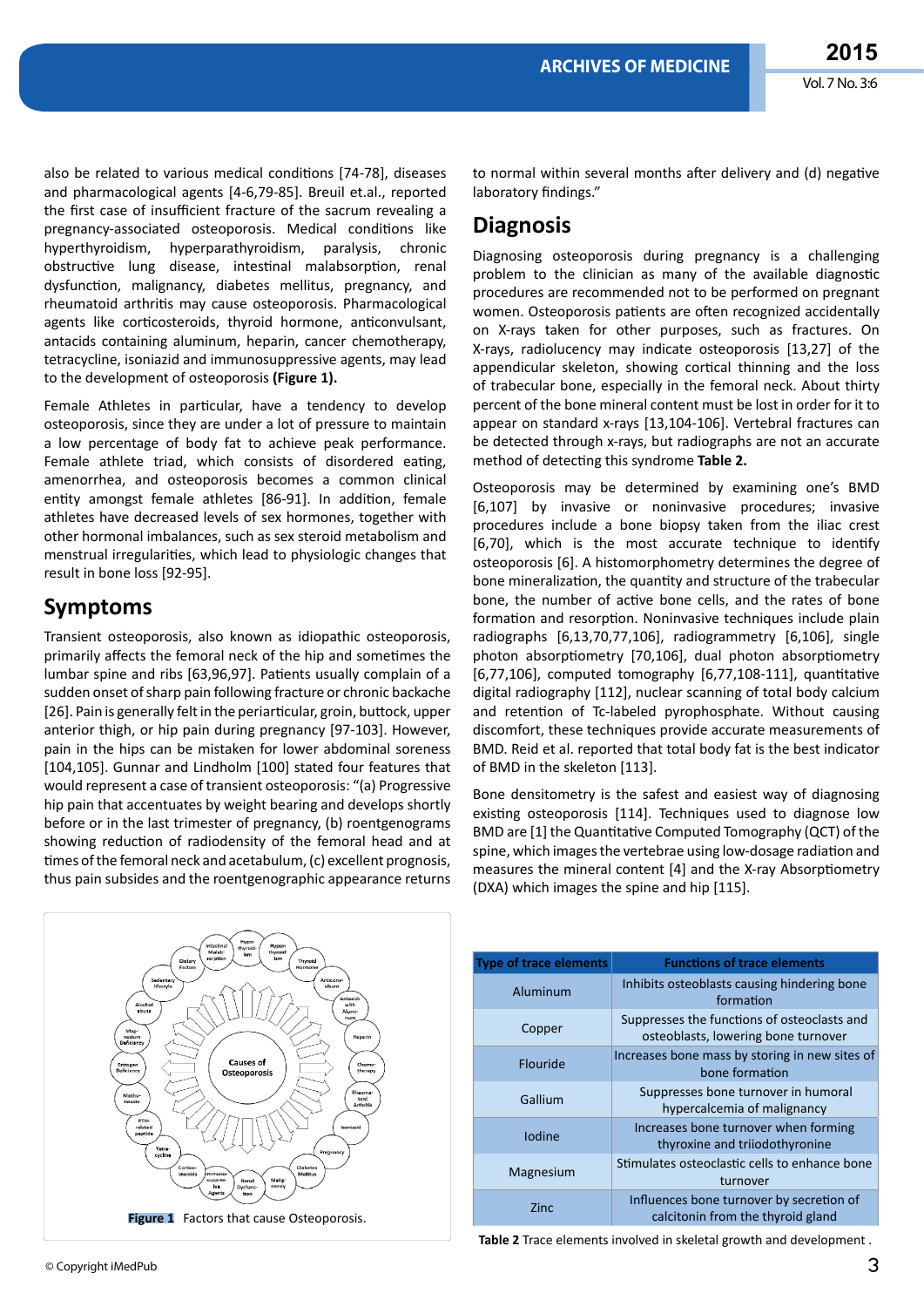## **Lactation and Osteoporosis**

Breast-feeding for three months in the United States is common with significant bone loss [63,102,116] followed by complete recovery of the cancellous bone, six months postpartum [56,63]. During this time, loss of BMD is reported to occur in the appendicular skeleton, particularly the trabecular bone [117]. Studies investigating longer periods of lactation have yielded different conclusions; they include lower bone mineral content at the lumbar spine [60,63],or radius [32,63] or no reduction in bone mass [52,63,96]. Lactation brings about physiological changes, which includes an increase in bone resorption and a rise in prolactin levels. Longitudinal studies revealed that periods of lactation greater than six months leads to significant bone loss at the lumbar spine (5.1%) [63,116], femoral neck (4.8%) [63,116], and distal forearm (7.0%) [46,63]. Nursing periods exceeding nine months have been associated with a significantly greater deficit in bone mass at one year as compared to women who nursed for only six to nine months [63,116]. Despite these documented bone losses, radial BMD seems to return to normal by as early as four months post weaning [46,63].

 Osteoporosis has been shown to occur without the influence of lactation [40], but continuous lactation after the onset can further promote resorption [117,118]. In a nine-month time span, 400 mg/day of calcium is provided for the infant during lactation, which is four times greater than the amount of calcium lost in pregnancy [40].

#### **Treatment**

Once osteoporosis is diagnosed, appropriate treatments should be instituted immediately to control its development **(Figure 2)**. Treatments include calcium supplementation, salmon calcitonin, estrogen, vitamin D, anabolic steroids, diphosphonates, fluoride, and coherence therapy. The use of calcium supplementation has positive effects towards achieving peak bone mass. Salmon calcitonin is used to prevent postmenopausal osteoporosis and to treat progressing osteoporosis [119]. Treatment with estrogen elevates the calcium balance and reduces bone loss. Estrogen Replacement Therapy (ERT) reduces the rate of bone turnover and inhibits bone resorption [116]. Other inhibitors of bone resorption are biophosphonates, which are consumed by the skeleton. Biophosphonates also increase bone formation and bone mineral content. Biophosphonates include etidronate and alendronate sodium [1, 120]. Stimulators of bone formation include sodium fluoride, calcitriol, PTH, growth hormone, growth factors (IGFs and TGF-beta), prostaglandin (PGE<sub>2</sub>), strontium salts and anabolic steroids [1]. Though reported to be effective agents, none of the above-mentioned factors have been extensively studied, except for sodium fluoride. Magnesium therapy was reported to prevent fracture and increase bone mass density in patients with osteoporosis [46,121]. Some of the treatment modalities interfere with the normal development of the fetus and maintenance of pregnancy and hence the physicians should use extreme caution in the treatment aspect **Table 3.**

Osteosynthesis consists of repairing fractures by internal fixation with a mechanical device. In rare cases, osteosynthesis is used to help patients recover from bone fractures of the femoral neck,

and from osteoporosis in pregnancy [99,122]. Fractures of the femoral neck are diagnosed a few days before birth [123-125]. Hence, osteosynthesis is performed during the post-partum



|                         | <b>Osteoporosis of the Hip</b><br>during Pregnancy (OHP)                                                                                                                                                                                                                                                                           | <b>Pregnancy Spinal</b><br><b>Osteoporosis (PSO)</b>                                                                                                                 |
|-------------------------|------------------------------------------------------------------------------------------------------------------------------------------------------------------------------------------------------------------------------------------------------------------------------------------------------------------------------------|----------------------------------------------------------------------------------------------------------------------------------------------------------------------|
| <b>Effects</b>          | Bone mass density loss in the<br>hips, spine and ribs; may lead<br>to possible hip fractures                                                                                                                                                                                                                                       | Bone mass density loss<br>in the axial skeleton: the<br>lumbar spine and proximal<br>femur                                                                           |
| <b>Time of</b><br>Onset | Late second or third<br>trimester during pregnancy                                                                                                                                                                                                                                                                                 | Appears within three<br>months after delivery of<br>the first child                                                                                                  |
| <b>Symptoms</b>         | Pain to the periarticular,<br>groin, buttock upper anterior<br>thigh, and hips                                                                                                                                                                                                                                                     | Back pain, loss of height,<br>and vertebral compression<br>fracture                                                                                                  |
| <b>Diagnosis</b>        | Serum and urine<br>content, radiogammetry,<br>radiographs, single and dual<br>absorptiometry, quantitative<br>computed tomography and<br>nuclear scanning                                                                                                                                                                          | X-rays, serum and urine<br>content, radiogammetry,<br>radiographs, single and<br>dual absorptiometry,<br>quantitative computed<br>tomography and nuclear<br>scanning |
| <b>Etiology</b>         | Deficiency of 1,25 (OH) 2D3,<br>elevated levels of PTHrP,<br>local ischemia, failure of<br>calcitrophic hormones, high<br>dosages of methotiexate and<br>oral coagulants, deficiency<br>of estrogen, deficiency of<br>calcium and magnesium,<br>impaired venous flow,<br>heparin therapy Magnesium<br>sulfate and tocolytic agents | Cytokines: interleukin I<br>$(IL-I)$<br><b>Elevated levels of PTHrP</b>                                                                                              |
| <b>Treatment</b>        | Supplementation of<br>calcium, estrogen, vitamin<br>D, anabolic steroids,<br>fluoride, diphosphonates,<br>corticosteroids, calcitonin,<br>Biophosphonates.                                                                                                                                                                         |                                                                                                                                                                      |

Table 3 Differences between two types of osteoporosis associated with pregnancy.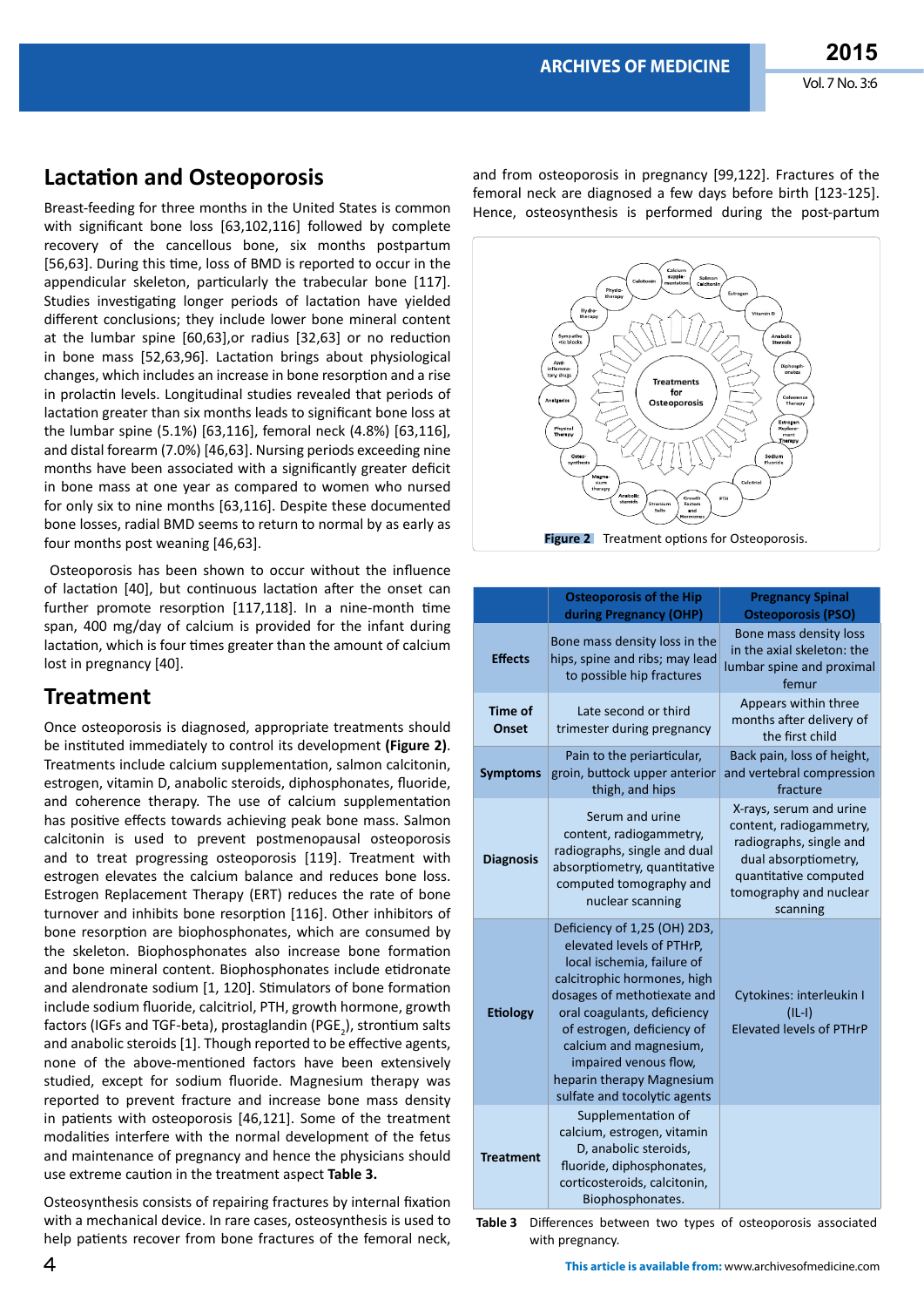period to reduce the risk of injury to the mother and infant [99].

Goldman et al. advised bed rest as the appropriate treatment for most cases without the need of any specific therapy [119]. Other therapies for transient osteoporosis include proper positioning of the patient, physical therapy to increase strength, analgesics, nonsteroidal anti-inflammatory drugs, oral or interarticular corticosteriods, sympathetic blocks, hydrotherapy, traction, physiotherapy and calcitonin to reduce bone resorption [100,101,126-131]. Remaining physically active, enhancing one's balance and coordination, and increasing muscular strength may reduce the occurrence of osteoporosis [132-134].

#### **Discussion**

During pregnancy and lactation, the fetus' physiological requirement of calcium burdens the maternal's calcium reservoir of the skeleton. The RDA intake of calcium for women is 1,200 mgs per day during these periods. During the third trimester, approximately thirty grams of calcium are needed for the fetal skeletal growth [135]. The National Institutes of Health Consensus reported that if the recommended levels of dietary calcium are met, there would be no loss in the mother's calcium level [135]. During lactation, women lose 160-300 mg of calcium per day in order to meet the infant's requirement for growth. Many women do not have enough calcium in their diet and are

undernourished. A deficiency of calcium propagates the mother's body to search for another source of calcium; one source is the maternal's skeleton. Losing the BMD in the mother's skeleton is recognized as osteoporosis associated with pregnancy.

Bones are largely composed of calcium [40]; more calcium is required during pregnancy and lactation because of "extra-cellular fluid volume expansion, increased renal filtration, placental transport to calcify the fetal bones and possibly, an increase in the maternal mass for the calcium demands of lactation" [40]. During the first trimester, the amount of calcium needed by the fetus is 2 to 3 mgs but increases to 250 mgs during the last trimester for skeletal growth. Deficiency of calcium causes the loss of BMD of the maternal's skeleton, through resorption, [98,136,137] leading to osteoporosis [58].

Despite the growing number of people suffering from osteoporosis or related fractures and the enormous financial support spent in managing osteoporosis, prevention of this disease has become the leading concern of health care systems worldwide. The health care systems are trying to detect the disease early to prevent further damaging. They are also limiting the number of disabilities, by providing rehabilitation [78] and moderate weightbearing exercise programs, [68,118] for patients who are at a high risk or suffer from osteoporosis. The best way to prevent this syndrome is to increase awareness, to make a precise diagnosis,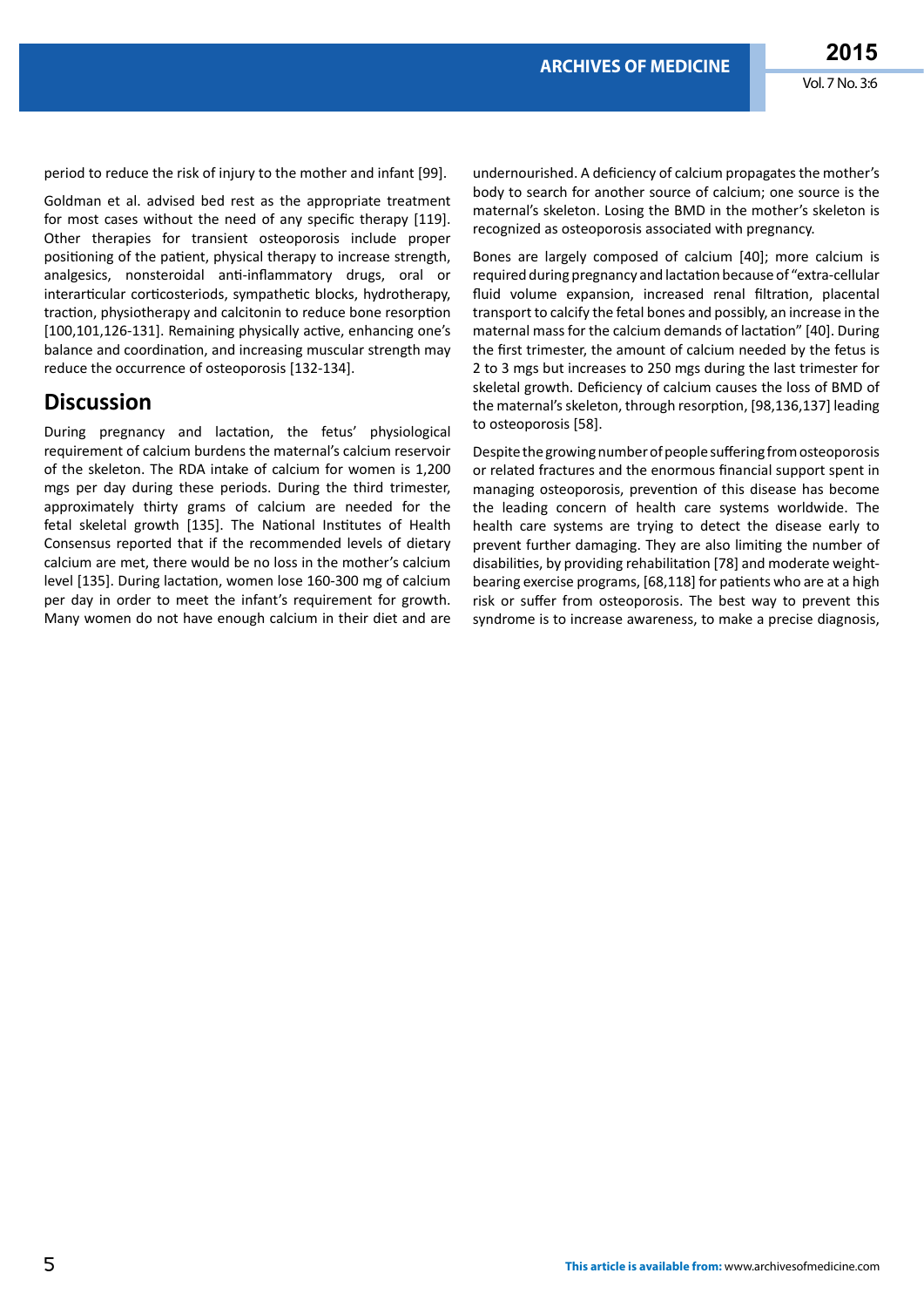and to institute prompt treatments and avoid invasive studies.

#### **References**

- 1. Chung PH, Maroulis GB (1996) Osteoporosis- An Update on Prevention and Treatment. The Female Patient 2: 39-50.
- 2. [Liel Y, Atar D, Ohana N \(1998\) Pregnancy-associated osteoporosis:](http://www.ncbi.nlm.nih.gov/pubmed/9438399)  [preliminary densitometric evidence of extremely rapid recovery of](http://www.ncbi.nlm.nih.gov/pubmed/9438399)  [bone mineral density. South Med J 91: 33-35.](http://www.ncbi.nlm.nih.gov/pubmed/9438399)
- 3. [Dunne F, Walters B, Marshall T, Heath DA \(1993\) Pregnancy associated](http://www.ncbi.nlm.nih.gov/pubmed/8287577)  [osteoporosis. Clin Endocrinol \(Oxf\) 39: 487-490.](http://www.ncbi.nlm.nih.gov/pubmed/8287577)
- 4. [Riggs BL, Melton LJ 3rd \(1986\) Involutional osteoporosis. N Engl J](http://www.ncbi.nlm.nih.gov/pubmed/3520321)  [Med 314: 1676-1686.](http://www.ncbi.nlm.nih.gov/pubmed/3520321)
- 5. [Kelsey JL, Hoffman S \(1987\) Risk factors for hip fracture. N Engl J](http://www.ncbi.nlm.nih.gov/pubmed/3807977)  [Med 316: 404-406.](http://www.ncbi.nlm.nih.gov/pubmed/3807977)
- 6. [\(1987\) Bone mineral densitometry. Health and Public Policy](http://www.ncbi.nlm.nih.gov/pubmed/3318615)  [Committee, American College of Physicians. Ann Intern Med 107:](http://www.ncbi.nlm.nih.gov/pubmed/3318615)  [932-936.](http://www.ncbi.nlm.nih.gov/pubmed/3318615)
- 7. [Khovidhunkit W, Epstein S \(1996\) Osteoporosis in pregnancy.](http://www.ncbi.nlm.nih.gov/pubmed/8931028)  [Osteoporos Int 6: 345-354.](http://www.ncbi.nlm.nih.gov/pubmed/8931028)
- 8. [Smith R, Ostlere S, Athanasou N, Vipond S \(1996\) Pregnancy](http://www.ncbi.nlm.nih.gov/pubmed/8709746)[associated osteoporosis. Lancet 348: 402-403.](http://www.ncbi.nlm.nih.gov/pubmed/8709746)
- 9. [Rizzoli R, Bonjour JP \(1996\) Pregnancy-associated osteoporosis.](http://www.ncbi.nlm.nih.gov/pubmed/8622498)  [Lancet 347: 1274-1276.](http://www.ncbi.nlm.nih.gov/pubmed/8622498)
- 10. Spence AP (1990) The Skeletal System. (3rd edtn), The Benjamin/ Cummings Publishing Co, New York, USA.
- 11. Arnaud CD (1985) Mineral and bone homeostasis. WB Saunders Co, Philadelphia, USA.
- 12. Ganong WF (1985) Review of Medical Physiology. Lange medical Publications, Los Altos, California, USA.
- 13. [Silverberg SJ, Lindsay R \(1987\) Postmenopausal osteoporosis. Med](http://www.ncbi.nlm.nih.gov/pubmed/3543542)  [Clin North Am 71: 41-57.](http://www.ncbi.nlm.nih.gov/pubmed/3543542)
- 14. [Frost HM \(1979\) Treatment of osteoporoses by manipulation of](http://www.ncbi.nlm.nih.gov/pubmed/389517)  [coherent bone cell populations. Clin Orthop Relat Res : 227-244.](http://www.ncbi.nlm.nih.gov/pubmed/389517)
- 15. [Eriksen EF \(1986\) Normal and pathological remodeling of human](http://www.ncbi.nlm.nih.gov/pubmed/3536460)  [trabecular bone: Three-dimensional reconstruction of the](http://www.ncbi.nlm.nih.gov/pubmed/3536460)  [remodeling sequence in normals and in metabolic bone disease.](http://www.ncbi.nlm.nih.gov/pubmed/3536460)  [Endocr Rev 7: 379-408.](http://www.ncbi.nlm.nih.gov/pubmed/3536460)
- 16. [Riis BJ \(1996\) The role of bone turnover in the pathophysiology of](http://www.ncbi.nlm.nih.gov/pubmed/8624350)  [osteoporosis. Br J Obstet Gynaecol 103 Suppl 13: 9-14.](http://www.ncbi.nlm.nih.gov/pubmed/8624350)
- 17. [Teitelbaum SL \(1993\) Bone remodeling and the osteoclast. J Bone](http://www.ncbi.nlm.nih.gov/pubmed/8122522)  [Miner Res 8 Suppl 2: S523-525.](http://www.ncbi.nlm.nih.gov/pubmed/8122522)
- 18. [Weryha G, Leclère J \(1995\) Paracrine regulation of bone remodeling.](http://www.ncbi.nlm.nih.gov/pubmed/7721265)  [Horm Res 43: 69-75.](http://www.ncbi.nlm.nih.gov/pubmed/7721265)
- 19. [Titus L, Jackson E, Nanes MS, Rubin JE, Catherwood BD \(1991\)](http://www.ncbi.nlm.nih.gov/pubmed/1653516)  [1,25-Dihydroxyvitamin D reduces parathyroid hormone receptor](http://www.ncbi.nlm.nih.gov/pubmed/1653516)  [number in ROS 17/2.8 and prevents glucocorticoid-induced increase](http://www.ncbi.nlm.nih.gov/pubmed/1653516)  [in these receptors: Relationship to adenylate cyclase activation.](http://www.ncbi.nlm.nih.gov/pubmed/1653516)  [Journal of Bone & Mineral Research 6: 631-637.](http://www.ncbi.nlm.nih.gov/pubmed/1653516)
- 20. [Matsumoto T, Yamato H, Okazaki R, Kumegawa M, Ogata E \(1992\)](http://www.ncbi.nlm.nih.gov/pubmed/1579577)  [Effect of 24,25-dihydroxyvitamin D3 in osteoclasts. Proc Soc Exp Biol](http://www.ncbi.nlm.nih.gov/pubmed/1579577)  [Med 200: 161-164.](http://www.ncbi.nlm.nih.gov/pubmed/1579577)
- 21. [Rodan GA \(1992\) Introduction to bone biology. Bone 13 Suppl 1:](http://www.ncbi.nlm.nih.gov/pubmed/1581117)  [S3-6.](http://www.ncbi.nlm.nih.gov/pubmed/1581117)
- 22. [Kimmel DB \(1993\) A paradigm for skeletal strength homeostasis. J](http://www.ncbi.nlm.nih.gov/pubmed/8122521)  [Bone Miner Res 8 Suppl 2: S515-522.](http://www.ncbi.nlm.nih.gov/pubmed/8122521)
- 23. [Raisz LG \(1993\) Bone cell biology: new approaches and unanswered](http://www.ncbi.nlm.nih.gov/pubmed/8122513)  [questions. J Bone Miner Res 8 Suppl 2: S457-465.](http://www.ncbi.nlm.nih.gov/pubmed/8122513)
- 24. [Collin-Osdoby P, Nickols GA, Osdoby P \(1995\) Bone cell function,](http://www.ncbi.nlm.nih.gov/pubmed/7539433)  [regulation, and communication: a role for nitric oxide. J Cell Biochem](http://www.ncbi.nlm.nih.gov/pubmed/7539433)  [57: 399-408.](http://www.ncbi.nlm.nih.gov/pubmed/7539433)
- 25. [Ripamonti U, Ma S, Cunningham NS, Yeates L, Reddi AH \(1992\)](http://www.ncbi.nlm.nih.gov/pubmed/1484504)  [Initiation of bone regeneration in adult baboons by osteogenin, a](http://www.ncbi.nlm.nih.gov/pubmed/1484504)  [bone morphogenetic protein. Matrix 12: 369-380.](http://www.ncbi.nlm.nih.gov/pubmed/1484504)
- 26. [Ivey JL, Baylink DJ \(1981\) Postmenopausal osteoporosis: proposed](http://www.ncbi.nlm.nih.gov/pubmed/7266364)  [roles of defective coupling and estrogen deficiency. Metab Bone Dis](http://www.ncbi.nlm.nih.gov/pubmed/7266364)  [Relat Res 3: 3-7.](http://www.ncbi.nlm.nih.gov/pubmed/7266364)
- 27. [Nordin BE, Need AG, Morris HA, Horowitz M \(1985\) New approaches](http://www.ncbi.nlm.nih.gov/pubmed/3905110)  [to the problems of osteoporosis. Clin Orthop Relat Res : 181-197.](http://www.ncbi.nlm.nih.gov/pubmed/3905110)
- 28. Riggs BL (1985) Osteoporosis. (17th edtn). WB Saunders Co, Philadelphia, USA.
- 29. Aurbach GD, Marx SJ, Spiegel AM (1985) Metabolic bone disease. WB Saunders Co, Philadelphia, USA.
- 30. [Delany AM, Dong Y, Canalis E \(1994\) Mechanisms of glucocorticoid](http://www.ncbi.nlm.nih.gov/pubmed/7876321)  [action in bone cells. J Cell Biochem 56: 295-302.](http://www.ncbi.nlm.nih.gov/pubmed/7876321)
- 31. Krane SM, Holick MF (1987) Metabolic bone disease. (11th edtn), McGraw-Hill Book Co, New York, USA.
- 32. [Teotia M, Teotia SP, Singh RK \(1979\) Idiopathic juvenile osteoporosis.](http://www.ncbi.nlm.nih.gov/pubmed/314235)  [Am J Dis Child 133: 894-900.](http://www.ncbi.nlm.nih.gov/pubmed/314235)
- 33. [Scileppi KP \(1983\) Bone and joint disease in the elderly. Med Clin](http://www.ncbi.nlm.nih.gov/pubmed/6338327)  [North Am 67: 517-530.](http://www.ncbi.nlm.nih.gov/pubmed/6338327)
- 34. [Parfitt AM \(1987\) Trabecular bone architecture in the pathogenesis](http://www.ncbi.nlm.nih.gov/pubmed/3544835)  [and prevention of fracture. Am J Med 82: 68-72.](http://www.ncbi.nlm.nih.gov/pubmed/3544835)
- 35. [Anderson HC \(1995\) Molecular biology of matrix vesicles. Clin](http://www.ncbi.nlm.nih.gov/pubmed/7634645)  [Orthop Relat Res : 266-280.](http://www.ncbi.nlm.nih.gov/pubmed/7634645)
- 36. [Anai T, Tomiyasu T, Arima K, Miyakawa I \(1999\) Pregnancy-associated](http://www.ncbi.nlm.nih.gov/pubmed/10067016)  [osteoporosis with elevated levels of circulating parathyroid](http://www.ncbi.nlm.nih.gov/pubmed/10067016)  [hormone-related protein: a report of two cases. J Obstet Gynaecol](http://www.ncbi.nlm.nih.gov/pubmed/10067016)  [Res 25: 63-67.](http://www.ncbi.nlm.nih.gov/pubmed/10067016)
- 37. [Dunne F, Walters B, Marshall T, Heath DA \(1993\) Pregnancy associated](http://www.ncbi.nlm.nih.gov/pubmed/8287577)  [osteoporosis. Clin Endocrinol \(Oxf\) 39: 487-490.](http://www.ncbi.nlm.nih.gov/pubmed/8287577)
- 38. [Khastgir G, Studd J \(1994\) Pregnancy-associated osteoporosis. Br J](http://www.ncbi.nlm.nih.gov/pubmed/7999682)  [Obstet Gynaecol 101: 836-838.](http://www.ncbi.nlm.nih.gov/pubmed/7999682)
- 39. [Rillo OL, Di Stefano CA, Bermudez J, Maldonado Cocco JA \(1994\)](http://www.ncbi.nlm.nih.gov/pubmed/8088078)  [Idiopathic osteoporosis during pregnancy. Clin Rheumatol 13: 299-](http://www.ncbi.nlm.nih.gov/pubmed/8088078) [304.](http://www.ncbi.nlm.nih.gov/pubmed/8088078)
- 40. [Cruikshank DP, Pitkin RM, Donnelly E, Reynolds WA \(1981\) Urinary](http://www.ncbi.nlm.nih.gov/pubmed/7279337)  [magnesium, calcium, and phosphate excretion during magnesium](http://www.ncbi.nlm.nih.gov/pubmed/7279337)  [sulfate infusion. Obstet Gynecol 58: 430-434.](http://www.ncbi.nlm.nih.gov/pubmed/7279337)
- 41. [Cholt M, Spatenka J, Slezák Z \(1984\) \[Radiographic study of acute](http://www.ncbi.nlm.nih.gov/pubmed/6713586)  [venous thrombosis of the lower extremities. Multilevel skiascopically](http://www.ncbi.nlm.nih.gov/pubmed/6713586)  [monitored phlebography\]. Cesk Radiol 38: 2-13.](http://www.ncbi.nlm.nih.gov/pubmed/6713586)
- 42. [Shenolikar IS \(1970\) Absorption of dietary calcium in pregnancy. Am](http://www.ncbi.nlm.nih.gov/pubmed/5412653)  [J Clin Nutr 23: 63-67.](http://www.ncbi.nlm.nih.gov/pubmed/5412653)
- 43. [Pitkin RM, Reynolds WA, Williams GA, Hargis GK \(1979\) Calcium](http://www.ncbi.nlm.nih.gov/pubmed/434021)  [metabolism in normal pregnancy: a longitudinal study. Am J Obstet](http://www.ncbi.nlm.nih.gov/pubmed/434021)  [Gynecol 133: 781-790.](http://www.ncbi.nlm.nih.gov/pubmed/434021)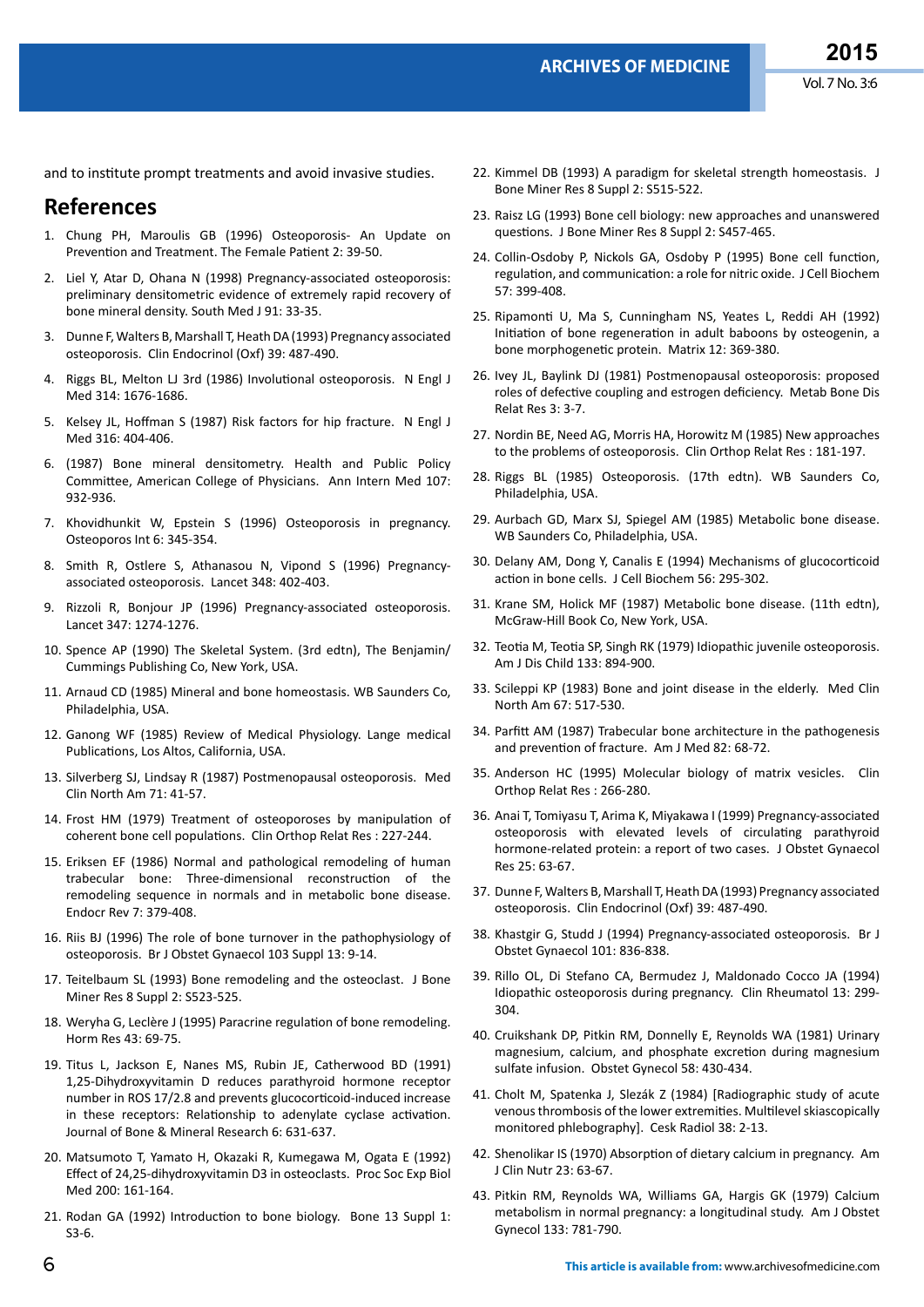- 44. [Mazanec DJ, Grisanti JM \(1989\) Drug-induced osteoporosis. Cleve](http://www.ncbi.nlm.nih.gov/pubmed/2663221)  [Clin J Med 56: 297-303.](http://www.ncbi.nlm.nih.gov/pubmed/2663221)
- 45. [Ginsberg JS, Hirsh J \(1989\) Anticoagulants during pregnancy. Annu](http://www.ncbi.nlm.nih.gov/pubmed/2658763)  [Rev Med 40: 79-86.](http://www.ncbi.nlm.nih.gov/pubmed/2658763)
- 46. [Griffiths HT, Liu DT \(1984\) Severe heparin osteoporosis in pregnancy.](http://www.ncbi.nlm.nih.gov/pubmed/6462984)  [Postgrad Med J 60: 424-425.](http://www.ncbi.nlm.nih.gov/pubmed/6462984)
- 47. [Abbott L, Nadler J, Rude RK \(1994\) Magnesium deficiency in](http://www.ncbi.nlm.nih.gov/pubmed/7847587)  [alcoholism: possible contribution to osteoporosis and cardiovascular](http://www.ncbi.nlm.nih.gov/pubmed/7847587)  [disease in alcoholics. Alcoholism, Clinical & Experimental Research](http://www.ncbi.nlm.nih.gov/pubmed/7847587)  [18:1076-1082.](http://www.ncbi.nlm.nih.gov/pubmed/7847587)
- 48. [Sojka JE, Weaver CM \(1995\) Magnesium supplementation and](http://www.ncbi.nlm.nih.gov/pubmed/7770187)  [osteoporosis. Nutr Rev 53: 71-74.](http://www.ncbi.nlm.nih.gov/pubmed/7770187)
- 49. [Reid IR, Ames R, Evans MC, Sharpe S, Gamble G, et al. \(1992\)](http://www.ncbi.nlm.nih.gov/pubmed/1619030)  [Determinants of total body and regional bone mineral density in](http://www.ncbi.nlm.nih.gov/pubmed/1619030)  [normal postmenopausal women--a key role for fat mass. J Clin](http://www.ncbi.nlm.nih.gov/pubmed/1619030)  [Endocrinol Metab 75: 45-51.](http://www.ncbi.nlm.nih.gov/pubmed/1619030)
- 50. [Thiede MA, Rodan GA \(1988\) Expression of a calcium-mobilizing](http://www.ncbi.nlm.nih.gov/pubmed/3175653)  [parathyroid hormone-like peptide in lactating mammary tissue.](http://www.ncbi.nlm.nih.gov/pubmed/3175653)  [Science 242: 278-280.](http://www.ncbi.nlm.nih.gov/pubmed/3175653)
- 51. [Budayr AA, Halloran BP, King JC, Diep D, Nissenson RA, et al. \(1989\)](http://www.ncbi.nlm.nih.gov/pubmed/2550932)  [High levels of a parathyroid hormone-like protein in milk. Proc Natl](http://www.ncbi.nlm.nih.gov/pubmed/2550932)  [Acad Sci U S A 86: 7183-7185.](http://www.ncbi.nlm.nih.gov/pubmed/2550932)
- 52. [Siragusa S, Cosmi B, Piovella F, Hirsh J, Ginsberg JS \(1996\) Low](http://www.ncbi.nlm.nih.gov/pubmed/8629671)[molecular-weight heparins and unfractionated heparin in the](http://www.ncbi.nlm.nih.gov/pubmed/8629671)  [treatment of patients with acute venous thromboembolism: results](http://www.ncbi.nlm.nih.gov/pubmed/8629671)  [of a meta-analysis. Am J Med 100: 269-277.](http://www.ncbi.nlm.nih.gov/pubmed/8629671)
- 53. [Ginsberg JS, Hirsh J \(1992\) Use of antithrombotic agents during](http://www.ncbi.nlm.nih.gov/pubmed/1395823)  [pregnancy. Chest 102: 385S-390S.](http://www.ncbi.nlm.nih.gov/pubmed/1395823)
- 54. [Niebyl JR \(1991\) Drug therapy during pregnancy. Curr Opin Obstet](http://www.ncbi.nlm.nih.gov/pubmed/1878493)  [Gynecol 3: 24-27.](http://www.ncbi.nlm.nih.gov/pubmed/1878493)
- 55. [Wunderer G, Müller G \(1990\) \[Osteoporosis and pre- and postpartal](http://www.ncbi.nlm.nih.gov/pubmed/2311907)  [heparin therapy\]. Geburtshilfe Frauenheilkd 50: 61-63.](http://www.ncbi.nlm.nih.gov/pubmed/2311907)
- 56. [deSwiet M \(1985\) Antihypertensive drugs in pregnancy. Br Med J](http://www.ncbi.nlm.nih.gov/pubmed/2861881)  [\(Clin Res Ed\) 291: 365-366.](http://www.ncbi.nlm.nih.gov/pubmed/2861881)
- 57. [Dahlman T, Lindvall N, Hellgren M \(1990\) Osteopenia in pregnancy](http://www.ncbi.nlm.nih.gov/pubmed/2110467)  [during long-term heparin treatment: a radiological study post](http://www.ncbi.nlm.nih.gov/pubmed/2110467)  [partum. Br J Obstet Gynaecol 97: 221-228.](http://www.ncbi.nlm.nih.gov/pubmed/2110467)
- 58. [Dahlman TC \(1993\) Osteoporotic fractures and the recurrence of](http://www.ncbi.nlm.nih.gov/pubmed/8475973)  [thromboembolism during pregnancy and the puerperium in 184](http://www.ncbi.nlm.nih.gov/pubmed/8475973)  [women undergoing thromboprophylaxis with heparin. Am J Obstet](http://www.ncbi.nlm.nih.gov/pubmed/8475973)  [Gynecol 168:1265-1270.](http://www.ncbi.nlm.nih.gov/pubmed/8475973)
- 59. [Barbour LA, Kick SD, Steiner JF, LoVerde ME, Heddleston LN, et al.](http://www.ncbi.nlm.nih.gov/pubmed/8141217)  [\(1994\) A prospective study of heparin-induced osteoporosis in](http://www.ncbi.nlm.nih.gov/pubmed/8141217)  [pregnancy using bone densitometry. Am J Obstet Gynecol 170: 862-](http://www.ncbi.nlm.nih.gov/pubmed/8141217) [869.](http://www.ncbi.nlm.nih.gov/pubmed/8141217)
- 60. Kohlmeier L, Marcus R (1996) Osteoporosis associated with pregnancy. Academic Press, New York, USA.
- 61. [Thompson RC Jr \(1973\) Heparin osteoporosis. An experimental](http://www.ncbi.nlm.nih.gov/pubmed/4703211)  [model using rats. J Bone Joint Surg Am 55: 606-612.](http://www.ncbi.nlm.nih.gov/pubmed/4703211)
- 62. [Starcher BC, Hill CH, Madaras JG \(1980\) Effect of zinc deficiency on](http://www.ncbi.nlm.nih.gov/pubmed/6252304)  [bone collagenase and collagen turnover. J Nutr 110: 2095-2102.](http://www.ncbi.nlm.nih.gov/pubmed/6252304)
- 63. [Melissari E, Parker CJ, Wilson NV, Monte G, Kanthou C, et al. \(1992\)](http://www.ncbi.nlm.nih.gov/pubmed/1337628)  [Use of low molecular weight heparin in pregnancy. Thromb Haemost](http://www.ncbi.nlm.nih.gov/pubmed/1337628)  [68: 652-656.](http://www.ncbi.nlm.nih.gov/pubmed/1337628)
- 64. [Ringe JD, Keller A \(1992\) \[Risk of osteoporosis in long-term heparin](http://www.ncbi.nlm.nih.gov/pubmed/1323501)  [therapy of thromboembolic diseases in pregnancy: attempted](http://www.ncbi.nlm.nih.gov/pubmed/1323501)  [prevention with ossein-hydroxyapatite\]. Geburtshilfe Frauenheilkd](http://www.ncbi.nlm.nih.gov/pubmed/1323501)  [52: 426-429.](http://www.ncbi.nlm.nih.gov/pubmed/1323501)
- 65. [Sandler RB, LaPorte RE \(1983\) The sparing interaction of bone mass](http://www.ncbi.nlm.nih.gov/pubmed/6646014)  [determinants: a hypothesis with implications for osteoporosis. Med](http://www.ncbi.nlm.nih.gov/pubmed/6646014)  [Hypotheses 12: 67-75.](http://www.ncbi.nlm.nih.gov/pubmed/6646014)
- 66. [White MK, Martin RB, Yeater RA, Butcher RL, Radin EL \(1984\) The](http://www.ncbi.nlm.nih.gov/pubmed/6746163)  [effects of exercise on the bones of postmenopausal women. Int](http://www.ncbi.nlm.nih.gov/pubmed/6746163)  [Orthop 7: 209-214.](http://www.ncbi.nlm.nih.gov/pubmed/6746163)
- 67. [Taguchi Y, Gorai I \(1998\) \[Secondary osteoporosis in gynecology\].](http://www.ncbi.nlm.nih.gov/pubmed/9648490)  [Nihon Rinsho 56: 1609-1612.](http://www.ncbi.nlm.nih.gov/pubmed/9648490)
- 68. [Aloia JF, Vaswani AN, Yeh JK, Ross P, Ellis K, et al. \(1983\) Determinants](http://www.ncbi.nlm.nih.gov/pubmed/6615091)  [of bone mass in postmenopausal women. Arch Intern Med 143:](http://www.ncbi.nlm.nih.gov/pubmed/6615091)  [1700-1704.](http://www.ncbi.nlm.nih.gov/pubmed/6615091)
- 69. [Matkovi V, Kostial K, Simonovi I, Buzina R, Brodarec A, et al. \(1979\)](http://www.ncbi.nlm.nih.gov/pubmed/420146)  [Bone status and fracture rates in two regions of Yugoslavia. Am J Clin](http://www.ncbi.nlm.nih.gov/pubmed/420146)  [Nutr 32: 540-549.](http://www.ncbi.nlm.nih.gov/pubmed/420146)
- 70. [Seitzer U, Bodo M, Müller PK, Açil Y, Bätge B \(1995\) Microgravity](http://www.ncbi.nlm.nih.gov/pubmed/8581945)  [and hypergravity effects on collagen biosynthesis of human dermal](http://www.ncbi.nlm.nih.gov/pubmed/8581945)  [fibroblasts. Cell Tissue Res 282: 513-517.](http://www.ncbi.nlm.nih.gov/pubmed/8581945)
- 71. [Lane JM, Werntz JR, Healey JH, Vigorita VJ \(1986\) Metabolic bone](http://www.ncbi.nlm.nih.gov/pubmed/3522086)  [disease and Paget's disease in the elderly. Part I: Metabolic bone](http://www.ncbi.nlm.nih.gov/pubmed/3522086)  [disease. Clin Rheum Dis 12: 49-70.](http://www.ncbi.nlm.nih.gov/pubmed/3522086)
- 72. [Aström J, Ahnqvist S, Beertema J, Jónsson B \(1987\) Physical activity](http://www.ncbi.nlm.nih.gov/pubmed/3584188)  [in women sustaining fracture of the neck of the femur. J Bone Joint](http://www.ncbi.nlm.nih.gov/pubmed/3584188)  [Surg Br 69: 381-383.](http://www.ncbi.nlm.nih.gov/pubmed/3584188)
- 73. [Whedon GD \(1984\) Disuse osteoporosis: Physiological aspects. Calcif](http://www.ncbi.nlm.nih.gov/pubmed/6430515)  [Tissue Int 36\(Suppl\):146-150.](http://www.ncbi.nlm.nih.gov/pubmed/6430515)
- 74. [Haram K, Thordarson H, Hervig T \(1993\) Calcium homeostasis in](http://www.ncbi.nlm.nih.gov/pubmed/8213094)  [pregnancy and lactation. Acta Obstet Gynecol Scand 72: 509-513.](http://www.ncbi.nlm.nih.gov/pubmed/8213094)
- 75. [Hughes-Fulford M, Lewis ML \(1996\) Effects of microgravity on](http://www.ncbi.nlm.nih.gov/pubmed/8612673)  [osteoblast growth activation. Exp Cell Res 224: 103-109.](http://www.ncbi.nlm.nih.gov/pubmed/8612673)
- 76. [Jensen GF \(1986\) Osteoporosis of the slender smoker revisited by](http://www.ncbi.nlm.nih.gov/pubmed/3089821)  [epidemiologic approach. Eur J Clin Invest 16: 239-242.](http://www.ncbi.nlm.nih.gov/pubmed/3089821)
- 77. [Heath H \(1983\) Progress against osteoporosis. Ann Intern Med 98:](http://www.ncbi.nlm.nih.gov/pubmed/6859683)  [1011-1013.](http://www.ncbi.nlm.nih.gov/pubmed/6859683)
- 78. [Wingate L \(1984\) The epidemiology of osteoporosis. J Med 15: 243-](http://www.ncbi.nlm.nih.gov/pmc/articles/PMC2781190/) [266.](http://www.ncbi.nlm.nih.gov/pmc/articles/PMC2781190/)
- 79. [Long RG, Meinhard E, Skinner RK, Varghese Z, Wills MR, et al. \(1978\)](http://www.ncbi.nlm.nih.gov/pubmed/305386)  [Clinical, biochemical, and histological studies of osteomalacia,](http://www.ncbi.nlm.nih.gov/pubmed/305386)  [osteoporosis, and parathyroid function in chronic liver disease. Gut](http://www.ncbi.nlm.nih.gov/pubmed/305386)  [19: 85-90.](http://www.ncbi.nlm.nih.gov/pubmed/305386)
- 80. [Adinoff AD, Hollister JR \(1983\) Steroid-induced fractures and bone](http://www.ncbi.nlm.nih.gov/pubmed/6866051)  [loss in patients with asthma. N Engl J Med 309: 265-268.](http://www.ncbi.nlm.nih.gov/pubmed/6866051)
- 81. [Baylink DJ \(1983\) Glucocorticoid-induced osteoporosis. N Engl J Med](http://www.ncbi.nlm.nih.gov/pubmed/6866054)  [309: 306-308.](http://www.ncbi.nlm.nih.gov/pubmed/6866054)
- 82. [Burckhardt P \(1984\) Corticosteroids and bone: a review. Horm Res](http://www.ncbi.nlm.nih.gov/pubmed/6378748)  [20: 59-64.](http://www.ncbi.nlm.nih.gov/pubmed/6378748)
- 83. [Need AG, Philcox JC, Hartley TF, Nordin BE \(1986\) Calcium metabolism](http://www.ncbi.nlm.nih.gov/pubmed/3465310)  [and osteoporosis in corticosteroid-treated postmenopausal women.](http://www.ncbi.nlm.nih.gov/pubmed/3465310)  [Aust N Z J Med 16: 341-346.](http://www.ncbi.nlm.nih.gov/pubmed/3465310)
- 84. [Spencer H \(1982\) Osteoporosis: goals of therapy. Hosp Pract \(Hosp](http://www.ncbi.nlm.nih.gov/pubmed/7200451)  [Ed\) 17: 131-138, 143-8.](http://www.ncbi.nlm.nih.gov/pubmed/7200451)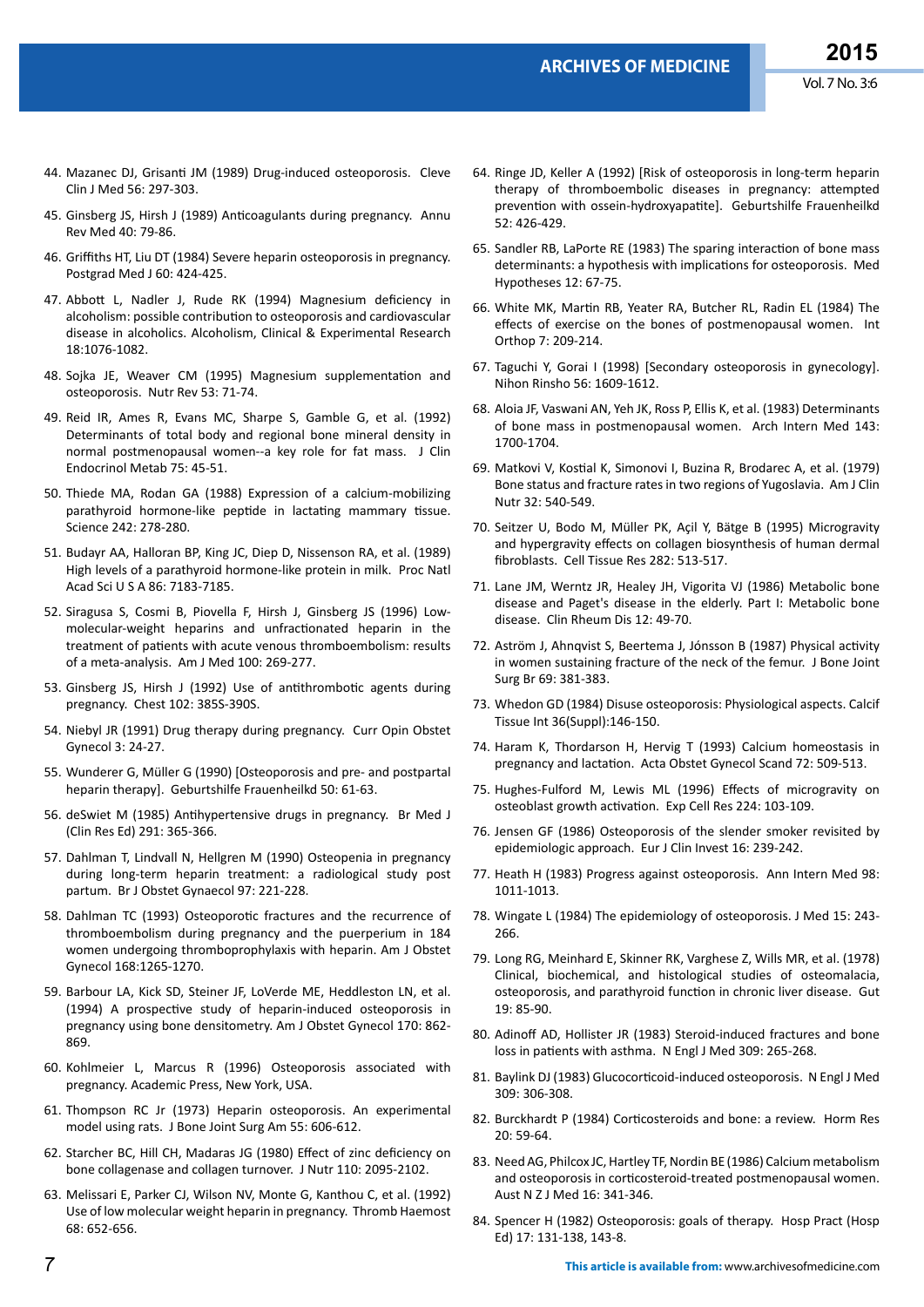- 85. [Breuil V, Brocq O, Euller-Ziegler L, Grimaud A \(1997\) Insufficiency](http://www.ncbi.nlm.nih.gov/pubmed/9166005)  [fracture of the sacrum revealing a pregnancy associated osteoporosis.](http://www.ncbi.nlm.nih.gov/pubmed/9166005)  [First case report. Ann Rheum Dis 56: 278-279.](http://www.ncbi.nlm.nih.gov/pubmed/9166005)
- 86. [Sanborn CF, Horea M, Siemers BJ, Dieringer KI \(2000\) Disordered](http://www.ncbi.nlm.nih.gov/pubmed/10740755)  [eating and the female athlete triad. Clin Sports Med 19: 199-213.](http://www.ncbi.nlm.nih.gov/pubmed/10740755)
- 87. [Gibson JH, Mitchell A, Reeve J, Harries MG \(1999\) Treatment of](http://www.ncbi.nlm.nih.gov/pubmed/10692976)  [reduced bone mineral density in athletic amenorrhea: a pilot study.](http://www.ncbi.nlm.nih.gov/pubmed/10692976)  [Osteoporos Int 10: 284-289.](http://www.ncbi.nlm.nih.gov/pubmed/10692976)
- 88. [Anderson JM \(1999\) The female athlete triad: disordered eating,](http://www.ncbi.nlm.nih.gov/pubmed/10589144)  [amenorrhea, and osteoporosis. Conn Med 63: 647-652.](http://www.ncbi.nlm.nih.gov/pubmed/10589144)
- 89. [Manore MM \(1999\) Nutritional needs of the female athlete. Clin](http://www.ncbi.nlm.nih.gov/pubmed/10410841)  [Sports Med 18: 549-563.](http://www.ncbi.nlm.nih.gov/pubmed/10410841)
- 90. [West RV1 \(1998\) The female athlete. The triad of disordered eating,](http://www.ncbi.nlm.nih.gov/pubmed/9777680)  [amenorrhoea and osteoporosis. Sports Med 26: 63-71.](http://www.ncbi.nlm.nih.gov/pubmed/9777680)
- 91. [Timmerman MG \(1996\) Medical problems of adolescent female](http://www.ncbi.nlm.nih.gov/pubmed/8693752)  [athletes. Wis Med J 95: 351-354.](http://www.ncbi.nlm.nih.gov/pubmed/8693752)
- 92. [Rutherford OM \(1999\) Is there a role for exercise in the prevention of](http://www.ncbi.nlm.nih.gov/pubmed/10597845)  [osteoporotic fractures? Br J Sports Med 33: 378-386.](http://www.ncbi.nlm.nih.gov/pubmed/10597845)
- 93. [Ryan AS, Elahi D \(1998\) Loss of bone mineral density in women](http://www.ncbi.nlm.nih.gov/pubmed/9744985)  [athletes during aging. Calcif Tissue Int 63: 287-292.](http://www.ncbi.nlm.nih.gov/pubmed/9744985)
- 94. [De Crée C \(1998\) Sex steroid metabolism and menstrual irregularities](http://www.ncbi.nlm.nih.gov/pubmed/9680659)  [in the exercising female. A review. Sports Med 25: 369-406.](http://www.ncbi.nlm.nih.gov/pubmed/9680659)
- 95. [Bennell KL, Malcolm SA, Wark JD, Brukner PD \(1997\) Skeletal effects](http://www.ncbi.nlm.nih.gov/pubmed/9338943)  [of menstrual disturbances in athletes. Scand J Med Sci Sports 7: 261-](http://www.ncbi.nlm.nih.gov/pubmed/9338943) [273.](http://www.ncbi.nlm.nih.gov/pubmed/9338943)
- 96. [Christiansen C, Rodbro P, Heinild B \(1976\) Unchanged total body](http://www.ncbi.nlm.nih.gov/pubmed/1258620)  [calcium in normal human pregnancy. Acta Obstet Gynecol Scand 55:](http://www.ncbi.nlm.nih.gov/pubmed/1258620)  [141-143.](http://www.ncbi.nlm.nih.gov/pubmed/1258620)
- 97. [Funk JL, Shoback DM, Genant HK \(1995\) Transient osteoporosis of](http://www.ncbi.nlm.nih.gov/pubmed/7586609)  [the hip in pregnancy: natural history of changes in bone mineral](http://www.ncbi.nlm.nih.gov/pubmed/7586609)  [density. Clin Endocrinol \(Oxf\) 43: 373-382.](http://www.ncbi.nlm.nih.gov/pubmed/7586609)
- 98. [Carbone LD, Palmieri GM, Graves SC, Smull K \(1995\) Osteoporosis](http://www.ncbi.nlm.nih.gov/pubmed/7675406)  [of pregnancy: long-term follow-up of patients and their offspring.](http://www.ncbi.nlm.nih.gov/pubmed/7675406)  [Obstet Gynecol 86: 664-666.](http://www.ncbi.nlm.nih.gov/pubmed/7675406)
- 99. [Junk S, Ostrowski M, Kokoszczynski L \(1996\) Transient osteoporosis](http://www.ncbi.nlm.nih.gov/pubmed/8615107)  [of the hip in pregnancy complicated by femoral neck fracture: a case](http://www.ncbi.nlm.nih.gov/pubmed/8615107)  [report. Acta Orthop Scand 67: 69-70.](http://www.ncbi.nlm.nih.gov/pubmed/8615107)
- 100. [Lose G, Lindholm P \(1986\) Transient painful osteoporosis of the hip](http://www.ncbi.nlm.nih.gov/pubmed/2874063)  [in pregnancy. Int J Gynaecol Obstet 24: 13-16.](http://www.ncbi.nlm.nih.gov/pubmed/2874063)
- 101. [Schapira D1 \(1992\) Transient osteoporosis of the hip. Semin](http://www.ncbi.nlm.nih.gov/pubmed/1439847)  [Arthritis Rheum 22: 98-105.](http://www.ncbi.nlm.nih.gov/pubmed/1439847)
- 102. [Lakhanpal S, Ginsburg WW, Luthra HS, Hunder GG \(1987\) Transient](http://www.ncbi.nlm.nih.gov/pubmed/3813239)  [regional osteoporosis. A study of 56 cases and review of the](http://www.ncbi.nlm.nih.gov/pubmed/3813239)  [literature. Ann Intern Med 106: 444-450.](http://www.ncbi.nlm.nih.gov/pubmed/3813239)
- 103.[Zasacki W1 \(1993\) \[Transient osteoporosis of the hip\]. Pol Tyg Lek](http://www.ncbi.nlm.nih.gov/pubmed/8309837)  [48 Suppl 3: 43-45.](http://www.ncbi.nlm.nih.gov/pubmed/8309837)
- 104.[Beaulieu JG, Razzano CD, Levine RB \(1976\) Transient osteoporosis of](http://www.ncbi.nlm.nih.gov/pubmed/943255)  [the hip in pregnancy. Clin Orthop Relat Res : 165-168.](http://www.ncbi.nlm.nih.gov/pubmed/943255)
- 105.[Vinceneux P, Stevens-Dudragne D, Peckels B, Kaplan G \(1979\)](http://www.ncbi.nlm.nih.gov/pubmed/230587)  [\[Transient osteoporosis of the hip in pregnancy. Report of three](http://www.ncbi.nlm.nih.gov/pubmed/230587)  [cases \(author's transl\)\]. Sem Hop 55: 1701-1704.](http://www.ncbi.nlm.nih.gov/pubmed/230587)
- 106.[Ayers JW \(1985\) Hypothalamic osteopenia--body weight and](http://www.ncbi.nlm.nih.gov/pubmed/4053455)  [skeletal mass in the premenopausal woman. Clin Obstet Gynecol](http://www.ncbi.nlm.nih.gov/pubmed/4053455)

[28: 670-680.](http://www.ncbi.nlm.nih.gov/pubmed/4053455)

- 107.[Black DM1 \(1996\) Screening and treatment in the elderly to reduce](http://www.ncbi.nlm.nih.gov/pubmed/8624337)  [osteoporotic fracture risk. Br J Obstet Gynaecol 103 Suppl 13: 2-7.](http://www.ncbi.nlm.nih.gov/pubmed/8624337)
- 108.[Genant HK, Cann CE, Ettinger B \(1982\) Quantitative computed](http://www.ncbi.nlm.nih.gov/pubmed/6291439)  [tomography of vertebral spongiosa: A sensitive method for detecting](http://www.ncbi.nlm.nih.gov/pubmed/6291439)  [early bone loss after oophorectomy. Ann Intern Med 97: 699-705.](http://www.ncbi.nlm.nih.gov/pubmed/6291439)
- 109.[Pogrund H, Bloom RA, Menczel J \(1986\) Preventing osteoporosis:](http://www.ncbi.nlm.nih.gov/pubmed/3957044)  [current practices and problems. Geriatrics 41: 55-6, 64-8, 71.](http://www.ncbi.nlm.nih.gov/pubmed/3957044)
- 110.[Raisz LG, Johannesson A \(1984\) Pathogenesis, prevention and](http://www.ncbi.nlm.nih.gov/pubmed/6597258)  [therapy of osteoporosis. J Med 15: 267-278.](http://www.ncbi.nlm.nih.gov/pubmed/6597258)
- 111.[Hall FM, Davis MA, Baran DT \(1987\) Bone mineral screening for](http://www.ncbi.nlm.nih.gov/pubmed/3540669)  [osteoporosis. N Engl J Med 316: 212-214.](http://www.ncbi.nlm.nih.gov/pubmed/3540669)
- 112. Sartoris DJ, Resnick D (1988) Digital radiography may spark renewal of bone densitometry. Diag Imaging 145-150.
- 113.[Reid IR, Wattie DJ, Evans MC, Budayr AA \(1992\) Post-pregnancy](http://www.ncbi.nlm.nih.gov/pubmed/1424213)  [osteoporosis associated with hypercalcaemia. Clin Endocrinol \(Oxf\)](http://www.ncbi.nlm.nih.gov/pubmed/1424213)  [37: 298-303.](http://www.ncbi.nlm.nih.gov/pubmed/1424213)
- 114.[Body JJ \(1994\) \[Treatment of osteoporosis: current aspects and](http://www.ncbi.nlm.nih.gov/pubmed/7939005)  [perspectives\]. Rev Med Brux 15: 282-286.](http://www.ncbi.nlm.nih.gov/pubmed/7939005)
- 115.Anonymous (1996) Are You at Risk for Osteoporosis? UCSF Osteoporosis Research Group.
- 116. [Seibel MJ, Cosman F, Shen V, Gordon S, Dempster DW, et al. \(1993\)](http://www.ncbi.nlm.nih.gov/pubmed/8352070)  [Urinary hydroxypyridinium crosslinks of collagen as markers of bone](http://www.ncbi.nlm.nih.gov/pubmed/8352070)  [resorption and estrogen efficacy in postmenopausal osteoporosis. J](http://www.ncbi.nlm.nih.gov/pubmed/8352070)  [Bone Miner Res 8: 881-889.](http://www.ncbi.nlm.nih.gov/pubmed/8352070)
- 117.[Gruber HE, Gutteridge DH, Baylink DJ \(1984\) Osteoporosis associated](http://www.ncbi.nlm.nih.gov/pubmed/6738354)  [with pregnancy and lactation: bone biopsy and skeletal features in](http://www.ncbi.nlm.nih.gov/pubmed/6738354)  [three patients. Metab Bone Dis Relat Res 5: 159-165.](http://www.ncbi.nlm.nih.gov/pubmed/6738354)
- 118. [Smith R, Stevenson JC, Winearls CG, Woods CG, Wordsworth BP](http://www.ncbi.nlm.nih.gov/pubmed/2860385)  [\(1985\) Osteoporosis of pregnancy. Lancet 1: 1178-1180.](http://www.ncbi.nlm.nih.gov/pubmed/2860385)
- 119.[Goldman GA, Friedman S, Hod M, Ovadia J \(1994\) Idiopathic](http://www.ncbi.nlm.nih.gov/pubmed/7806002)  [transient osteoporosis of the hip in pregnancy. Int J Gynaecol](http://www.ncbi.nlm.nih.gov/pubmed/7806002)  [Obstet 46: 317-320.](http://www.ncbi.nlm.nih.gov/pubmed/7806002)
- 120.[Harris ST, Watts NB, Jackson RD, Genant HK, Wasnich RD, et al.](http://www.ncbi.nlm.nih.gov/pubmed/8259772)  [\(1993\) Four-year study of intermittent cyclic etidronate treatment](http://www.ncbi.nlm.nih.gov/pubmed/8259772)  [of postmenopausal osteoporosis: three years of blinded therapy](http://www.ncbi.nlm.nih.gov/pubmed/8259772)  [followed by one year of open therapy. Am J Med 95: 557-567.](http://www.ncbi.nlm.nih.gov/pubmed/8259772)
- 121. [Lequesne M \(1968\) Transient osteoporosis of the hip. A nontraumatic](http://www.ncbi.nlm.nih.gov/pubmed/4175667)  [variety of Südeck's atrophy. Ann Rheum Dis 27: 463-471.](http://www.ncbi.nlm.nih.gov/pubmed/4175667)
- 122. [Schiano A, Eisinger F, Detolle P, Laponche AM, Brisou B, et al. \(1979\)](http://www.ncbi.nlm.nih.gov/pubmed/504950)  [\[Silicon, bone tissue and immunity\]. Rev Rhum Mal Osteoartic 46:](http://www.ncbi.nlm.nih.gov/pubmed/504950)  [483-486.](http://www.ncbi.nlm.nih.gov/pubmed/504950)
- 123.[Doury P \(1980\) Regional osteoporosis of the hip treated with](http://www.ncbi.nlm.nih.gov/pubmed/7354463)  [calcitonin--continued. J Rheumatol 7: 114.](http://www.ncbi.nlm.nih.gov/pubmed/7354463)
- 124.[O'Mara RE, Pinals RS \(1970\) Bone scanning in regional migratory](http://www.ncbi.nlm.nih.gov/pubmed/5491744)  [osteoporosis. Case report. Radiology 97: 579-581.](http://www.ncbi.nlm.nih.gov/pubmed/5491744)
- 125. [Scheinberg MA, Aristides RS, Svartman C \(1978\) Transient regional](http://www.ncbi.nlm.nih.gov/pubmed/671444)  [osteoporosis of the hip treated with calcitonin. J Rheumatol 5: 236-](http://www.ncbi.nlm.nih.gov/pubmed/671444) [238.](http://www.ncbi.nlm.nih.gov/pubmed/671444)
- 126.[Doury P, Delahaye RP, Granier R, Pattin S, Metges PJ \(1978\) Highly](http://www.ncbi.nlm.nih.gov/pubmed/737026)  [localized transient osteoporosis of the knee. Arthritis Rheum 21:](http://www.ncbi.nlm.nih.gov/pubmed/737026)  [992-993.](http://www.ncbi.nlm.nih.gov/pubmed/737026)
- 127.[Valenzuela F, Aris H, Jacobelli S \(1977\) Transient osteoporosis of the](http://www.ncbi.nlm.nih.gov/pubmed/69711)